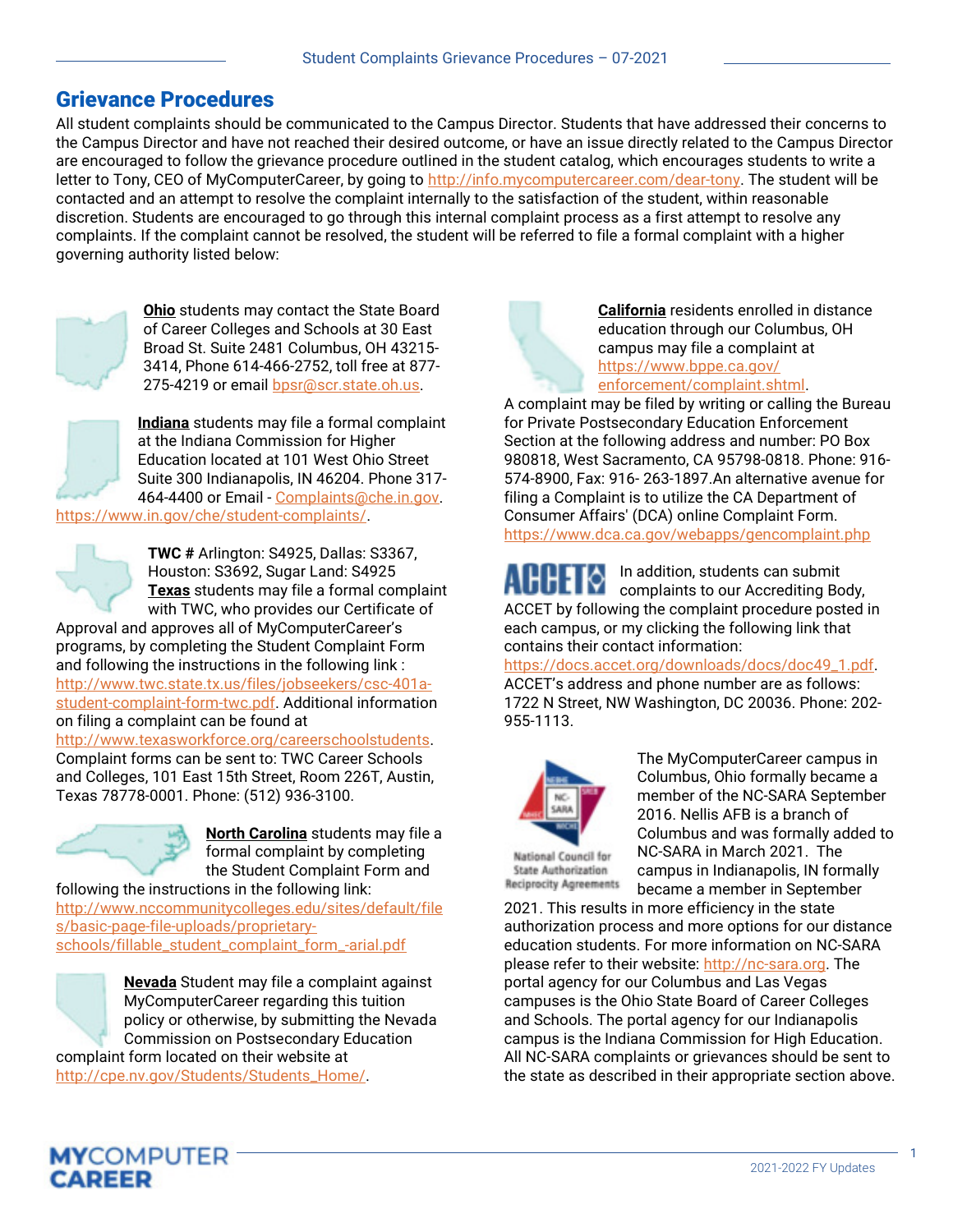## Student Complaints Grievance Procedures – 07-2021

For students who attend a MyComputerCareer campus other than Columbus, Ohio, Indianapolis, IN, and Las Vegas, NC (Non-NC-SARA) who relocate to a new state post-enrollment, the supplemental page provides guidance on how to file a student complaint, if not resolved through the institution (applicable to North Carolina and Texas campus enrollments):

| <b>State</b>  | <b>Process</b>                                                                                                                                 |
|---------------|------------------------------------------------------------------------------------------------------------------------------------------------|
| Alabama       | https://www.accs.edu/about-accs/private-school-licensure/complaints/. The student must submit the complaint in                                 |
|               | writing by clicking here or using the complaint form in the quick link's section. The student complaint must contain a                         |
|               | detailed description of the claim, including dates, times, and full names of all involved, as well as a timeline of the actions                |
|               | taken by both the student and the school to resolve the matter.                                                                                |
| Alaska        | no policy in place for non-licensed schools operating outside of the state of Alaska. Refer to the enrollment campus state.                    |
| Arizona       | no policy in place for non-licensed schools operating outside of the state of Arizona. Refer to the enrollment campus                          |
|               | state.                                                                                                                                         |
| Arkansas      | If you have questions or you believe your rights have been violated, you may contact the Board staff at 501-371-2000,                          |
|               | email us at dhe.private.careered@adhe.edu or submit a Complaint Form:.                                                                         |
| California    | https://www.bppe.ca.gov/enforcement/complaint.shtml. A complaint may be filed by writing or calling the Bureau for                             |
|               | Private Postsecondary Education Enforcement Section at the following address and number: PO Box 980818, West                                   |
|               | Sacramento, CA 95798-0818. Phone: 916-574-8900, Fax: 916-263-1897.An alternative avenue for filing a Complaint is to                           |
|               | utilize the CA Department of Consumer Affairs' (DCA) online Complaint Form.                                                                    |
| Colorado      | no policy in place for non-licensed schools operating outside of the state of Colorado. Refer to the enrollment campus                         |
|               | state.                                                                                                                                         |
| Connecticut   | For complaints regarding higher education institutions located in other states, contact the state agency responsible for                       |
|               | authorization.                                                                                                                                 |
| Delaware      | no policy in place for non-licensed schools operating outside of the state of Delaware. Refer to the enrollment campus                         |
| District of   | state.                                                                                                                                         |
| Columbia      | no policy in place for non-licensed schools operating outside of the District of Columbia. Refer to the enrollment campus                      |
| Florida       | state.<br>no policy in place for non-licensed schools operating outside of the state of Florida. Refer to the enrollment campus                |
|               | state.                                                                                                                                         |
| Georgia       | The Commission requires that students will utilize and complete these institutional procedures in an attempt to resolve                        |
|               | any complaint or concern before submitting a complaint to the Commission                                                                       |
| Hawaii        | If a student has a complaint regarding unfair and deceptive acts or practices, the complaint can be completed online or by                     |
|               | calling the Consumer Resource Center at 808-587-4242 (press 2) to speak with an intake specialist, or you can complete                         |
|               | the complaint form and mail to Office of Consumer Protection; 235 S. Beretania St, Rm 801, Honolulu, HI 96813.                                 |
| Idaho         | no policy in place for non-licensed schools operating outside of the state of Idaho. Refer to the enrollment campus state.                     |
| Illinois      | no policy in place for non-licensed schools outside of the state of Illinois. Refer to the enrollment campus state.                            |
| Indiana       | The student should file a complaint through his/her institution of higher education's established complaint process.                           |
|               | Information on the process can usually be found in the institution's academic catalog, student handbook or website. If the                     |
|               | student is unable to resolve the complaint in this manner, he/she should proceed to filing a student complaint with the                        |
|               | Indiana Commission for Higher Education (ICHE). The student can contact complaints@che.in.gov if there are additional                          |
|               | questions.                                                                                                                                     |
| lowa          | lowa College Aid accepts questions, concerns and complaints from an lowa resident attending any postsecondary school                           |
|               | in the United States. Iowa College Aid has created a Student Complaint Form to accept a student's questions, concerns,                         |
|               | or complaint related to a postsecondary school. A student may also contact lowa College Aid toll-free at 877-272-4456.                         |
| Kansas        | no policy in place for non-licensed schools operating outside of the state of Kansas. Refer to the enrollment campus                           |
|               | state.                                                                                                                                         |
| Kentucky      | no policy in place for non-licensed schools operating outside of the state of Kentucky. Refer to the enrollment campus                         |
|               | state.                                                                                                                                         |
| Louisiana     | no policy in place for non-licensed schools operating outside of the state of Louisiana. Refer to the enrollment campus                        |
|               | state.                                                                                                                                         |
| Maine         | no policy in place for non-licensed schools operating outside of the state of Maine. Refer to the enrollment campus state.                     |
| Maryland      | no policy in place for non-licensed schools operating outside of the state of Maryland. Refer to the enrollment campus                         |
|               | state.                                                                                                                                         |
| Massachusetts | no policy in place for non-licensed schools operating outside of the state of Massachusetts. Refer to the enrollment                           |
| Michigan      | campus state.<br>If the student is unable to resolve the complaint through the institution's complaint process, they can file a complaint with |
|               | PSS. If a student wishes to complete and submit a complaint, they should complete the PSS complaint form (PSS                                  |
|               | complaint form) and attach any pertinent additional documentation. The form is sent to the State of Michigan                                   |
|               | Department of Labor and Economic Opportunity, Employment & Training, Post-Secondary Schools, PO Box 30726,                                     |
|               | Lansing, MI 48907                                                                                                                              |
|               |                                                                                                                                                |

2